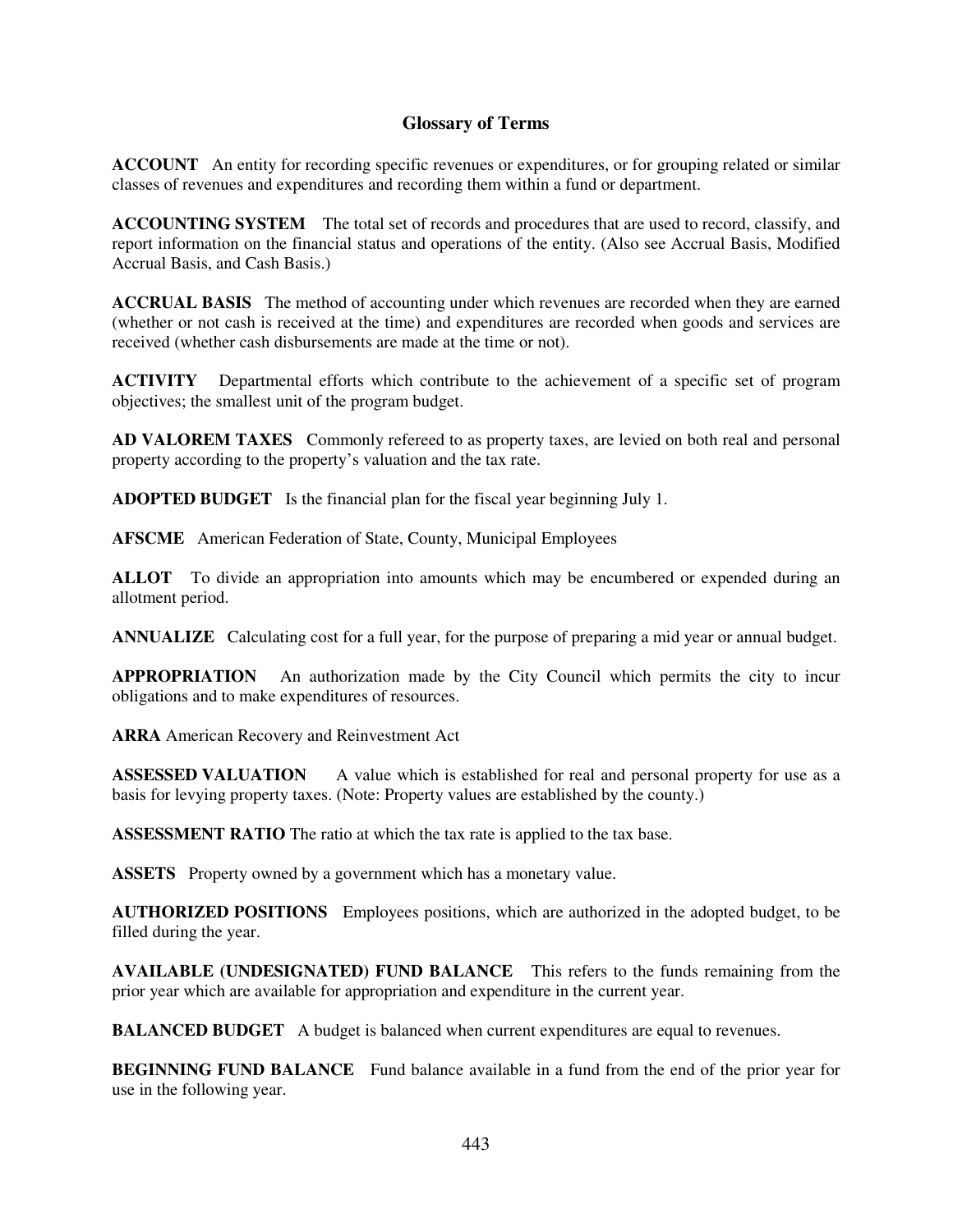**BOND** A written promise to pay a sum of money on a specific date at a specified interest rate. The interest payments and the repayment of the principal are detailed in a bond ordinance.

**BOND REFINANCING** The payoff and re-issuance of bonds, to obtain better interest rates and/or bond conditions.

**BUDGET** A plan of financial operation embodying an estimate of proposed expenditures for a given period and the proposed means of financing them. The term usually indicates a financial plan for a single fiscal year or period.

**BUDGET ADJUSTMENT** A procedure to revise a budget appropriation either by City Council approval through the adoption of a budget resolution or by City Administrator authorization to adjust appropriations within a departmental division budget.

**BUDGET CALENDAR** The schedule of key dates which a government follows in the preparation and adoption of the budget.

**BUDGET DOCUMENT** The official writing statement prepared by the budget office and supporting staff.

**BUDGET MESSAGE** The opening section of the budget which provides the City Council and the public with a general summary of the most important aspects of the budget, changes from the current and previous fiscal years, and recommendations made any the City Administrator.

**BUDGET ORDINANCE** The legal means to amend the adopted budget through recognizing revenue increases or decreases; transferring funds; decreasing funding of a fund or department; or providing supplemental funding to a fund or department or for the establishment of a new capital project. The City Council adopts or rejects all budget ordinances.

**BUDGETARY BASIS** This refers to the basis of accounting used to estimate financing sources and uses in the budget.

**BUDGETARY CONTROL** The control or management of a government in accordance with the approved budget for the purpose of keeping expenditures within the limitations of available appropriations and resources.

**CAPITAL ASSETS** Assets of significant value and having a useful life of several years. Capital assets are also called fixed assets. Rio Rancho has set its minimum fixed asset value at one thousand dollars (\$5,000) or more.

**CAPITAL BUDGET** Is the financial plan of capital projects expenditures for the fiscal year beginning July 1.

**CAPITAL IMPROVEMENTS** Any significant physical acquisition, construction, replacement, or improvement to a City service delivery system that has a cost of \$5,000 and above and a minimum useful life of two years.

**CAPITAL IMPROVEMENTS PROGRAM (CIP)** The process of planning, monitoring, programming, and budgeting, over a multi-year period used to allocate the City's capital monies.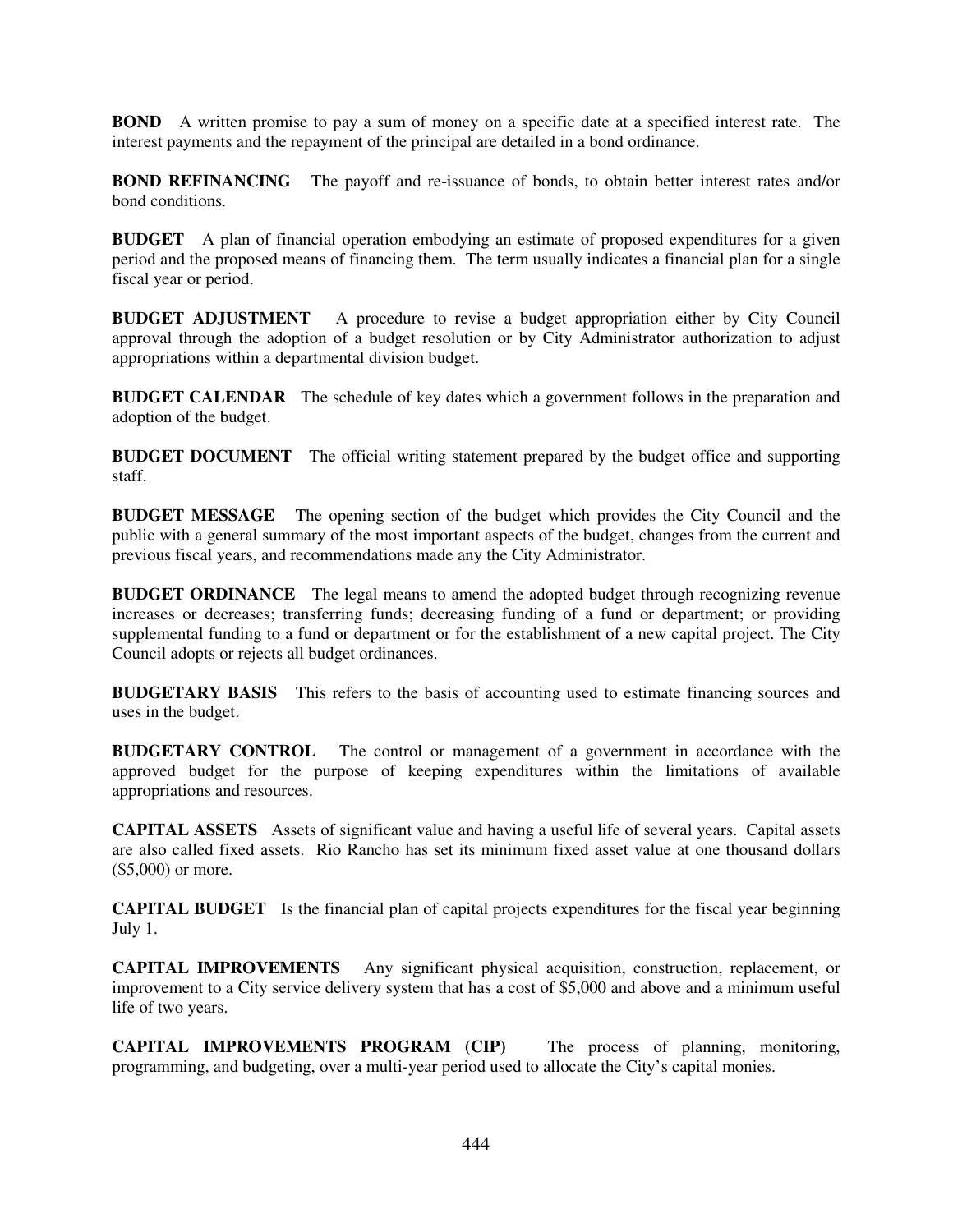**CAPITAL OUTLAY** One of the expenditures account categories used to account for the purchase of any item whose value exceeds \$5,000 with a useful life greater than two years.

**CAPITAL PROJECT** (See CAPITAL IMPROVEMENTS).

**CARRYOVER** Appropriated funds that are encumbered at the end of a fiscal year are allowed to be retained in the budget to be expended in the next fiscal year for the purpose designated.

**CASH BASIS** A basis of accounting in which transactions are recognized only when cash is increased or decreased.

**CDBG** Community Development Block Grant.

**CHARGES FOR SERVICES** Revenues that represent revenue received by the City for service performed by the City for general services.

**CHART OF ACCOUNTS** The classification system used by a city to organize the accounting for various funds.

**CIPCAC** Capital Improvement Plan Citizen's Advisory Committee

**CITY CHARTER** Legal authority approved by the voters of the City of Rio Rancho under the State of New Mexico Constitution establishing the government organization.

**COLECTIVE BARGAINING AGREEMENT** A legal contract between the employer and a verified representative of a recognized bargaining unit for specific terms and conditions of employment.

**COMMODITIES** Expendable items that are consumable or have a short life span. Examples include office supplies, gasoline, minor equipment, and asphalt.

**CONSTANT OR REAL DOLLARS** The presentation of dollar amounts adjusted for inflation to reflect the real purchasing power of money compared to a certain point of time in the past.

**CONSUMER PRICE INDEX** A statistical description of price levels provided by the U.S. Department of Labor and it is used as a measure of the increase in the cost of living (economic inflation).

**CURRENT BUDGET** The original budget as approved by the City Council, along with any carryover encumbrances from the prior fiscal year, and any transfers or amendments that have been made since July 1.

**DEBT SERVICE** The amount of revenue that must be provided for payment to insure the extinguishment of all principal, interest and fees on all City bonds.

**DEDICATED TAX** A tax levied to support a specific government program or purpose.

**DEFICIT** The excess of an entity's liabilities over its assets or the excess of expenses over revenues during a single accounting period.

**DEPARTMENT** A major administrative division of the City that indicates overall management responsible for an operation or group of related operations.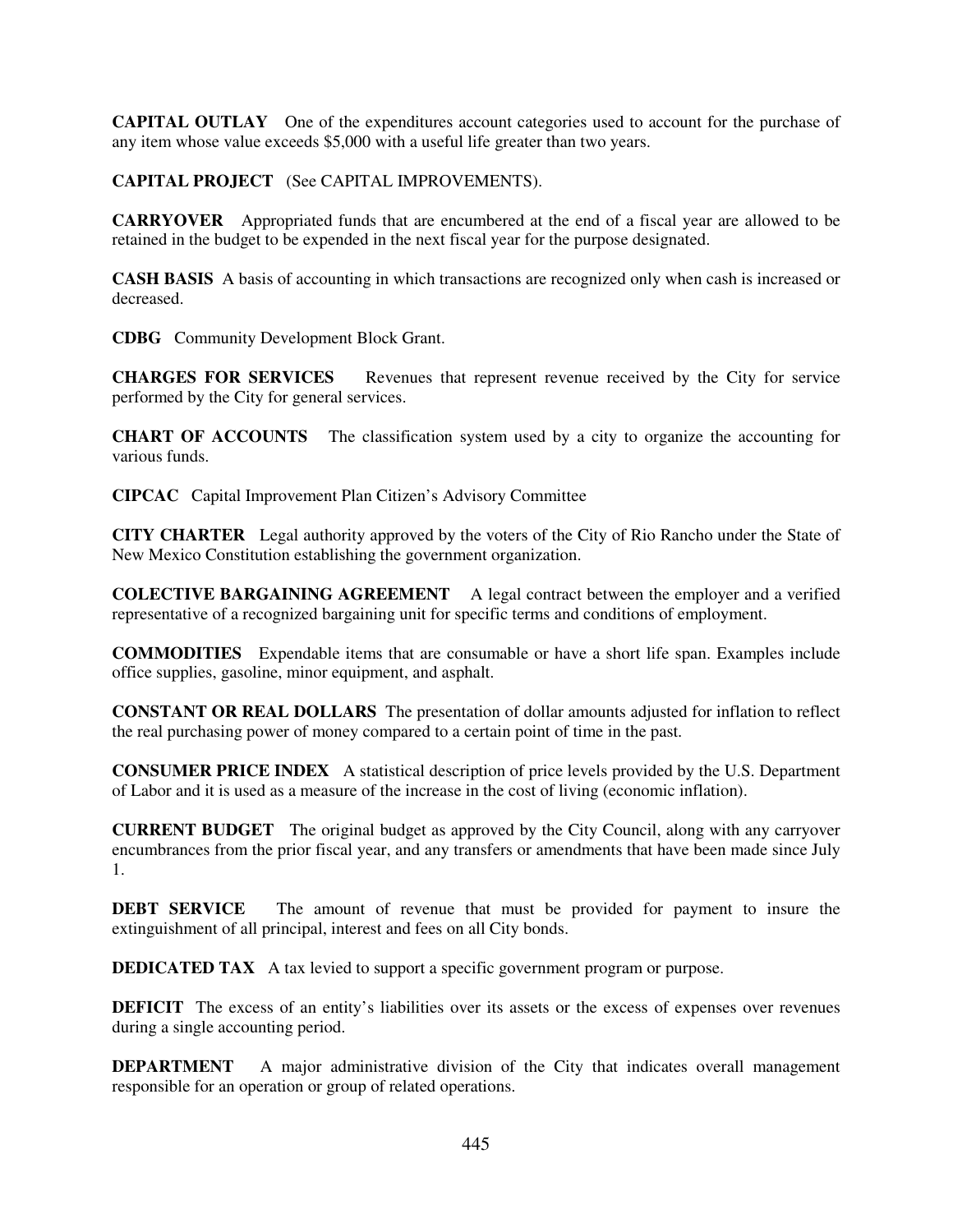**DEPRECIATION** Expiration in the service life of fixed assets, attributable to wear and tear through use and lapse of time, obsolescence, inadequacy or other physical or functional cause. That portion of the cost of a capital asset which is charged as an expense during a particular period.

**DISBURSEMENT** The expenditure of monies from an account.

**DIVISION** A sub unit of a department which encompasses a substantial portion of the duties assigned to a department. May consist of several activities.

**DFA** New Mexico Department of Finance and Administration

**DPSA** Department of Public Safety Association

**DWI** Driving While Intoxicated

**EAP** Employee Assistance Program

**EECBG** Department of Energy's Energy Efficiency and Conservation Block Grant.

**EFFECTIVENESS** Is a type of measure category sometimes referred to as quality indicators. Effectiveness measures examine the degree to which services are responsive to the needs and desires of the customers. These measures tell how well the job is being performed, how well the intent is being fulfilled.

**EFFICIENCY** Is a type of measurement category sometimes called productivity. This is often measured in terms of unit cost over time. Efficiency refers to the ratio of the quantity of service to the cost in dollars or labor, required to produce the service.

**EGRT** Environmental Gross Receipts Tax

**EMS** Emergency Medical Services

**EMPLOYEE (FRINGE) BENEFITS** Contributions made by a government to meet commitments or obligations for employee fringe benefits. Included are the government's share of costs for various pension, medical and life insurance plans.

**ENCUMBRANCE** The legal commitment of appropriated funds to purchase an item or service. To encumber funds means to set aside or commit funds for a future expenditure.

**ENTERPRISE FUND** A fund established to account for operations that are financed and operated in a manner similar to private business enterprises, where the intent of the governing body is that the costs of providing goods and services to the general public on a continuing basis be financed or recovered primarily through user charges.

**ESTIMATED REVENUE** The amount of projected revenue to be collected during the fiscal year.

**EXPENDITURE/EXPENSE** The outflow of funds paid for an asset, goods, or services obtained.

**FAIR MARKET VALUE** The value of a piece of real estate in the open market. Used to determine the assessed value of property for taxing purposes.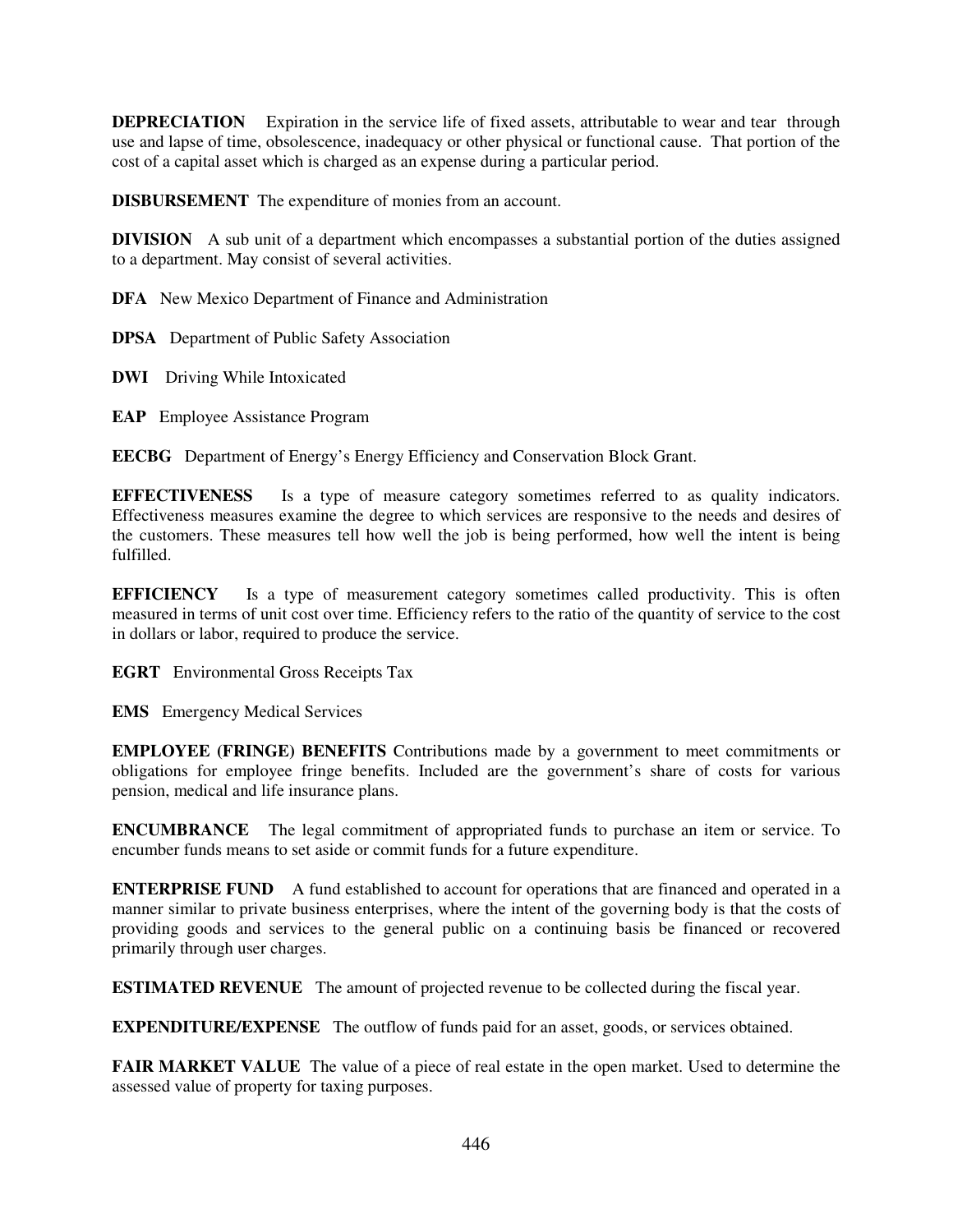**FHWA** Federal Highway Administration

**FINES AND FORFEITURES** A revenue source that consists primarily of fines from the Municipal Court.

**FISCAL YEAR** A twelve month period to which the annual operating budget applies and at the end of which the city government determines its financial position and the results of its operations.

**FIXED ASSETS** Assets of long-term character that are intended to continue to be held or used, such as land, buildings, machinery, and other equipment; also called capital assets.

**FT** Full-time

**FTE** Full Time Equivalent Is one full time position funded for a full year or more than one part time positions that equal a full time.

**FUNCTION** A group of related activities aimed at accomplishing a major service or regulatory program for which a government is responsible (e.g. public safety).

**FUND** A fiscal and accounting entity with self-balancing set of accounts recording cash and other financial resources, together with all related liabilities and residual equities or balances.

**FUND BALANCE** The excess of beginning fund balance plus revenues over expenditures as measured at fiscal year-end.

**FUNDED POSITIONS** Is a term referring to the number of authorized positions for which funding is included in a given fiscal year's budget.

**FY** Fiscal Year refers to the budget for the period beginning July 1 and ending June 30.

**GAAP** Generally Accepted Accounting Principals

**GASB 34** Is a new accounting standard used by the Governmental Accounting Standards Board that is applicable to state and local governments.

**GENERAL FUND** The largest fund within the City, the general fund, accounts for most of the financial resources of the government not specifically accounted for in other funds.

**GENERAL OBLIGATION (G.O.) BONDS** Bonds sold by the City to finance capital improvements. Property tax is the source of revenue for payment of these bonds.

**GIS** (Geographical Information System) A method of mapping locations based on longitude and latitude.

**GFOA** Government Finance Officers Association

**GO** General Obligation A debt for construction of infrastructure voted on by the citizens.

**GOAL** A statement of broad direction, purpose or intent based on the needs of the community. A goal is general and timeless.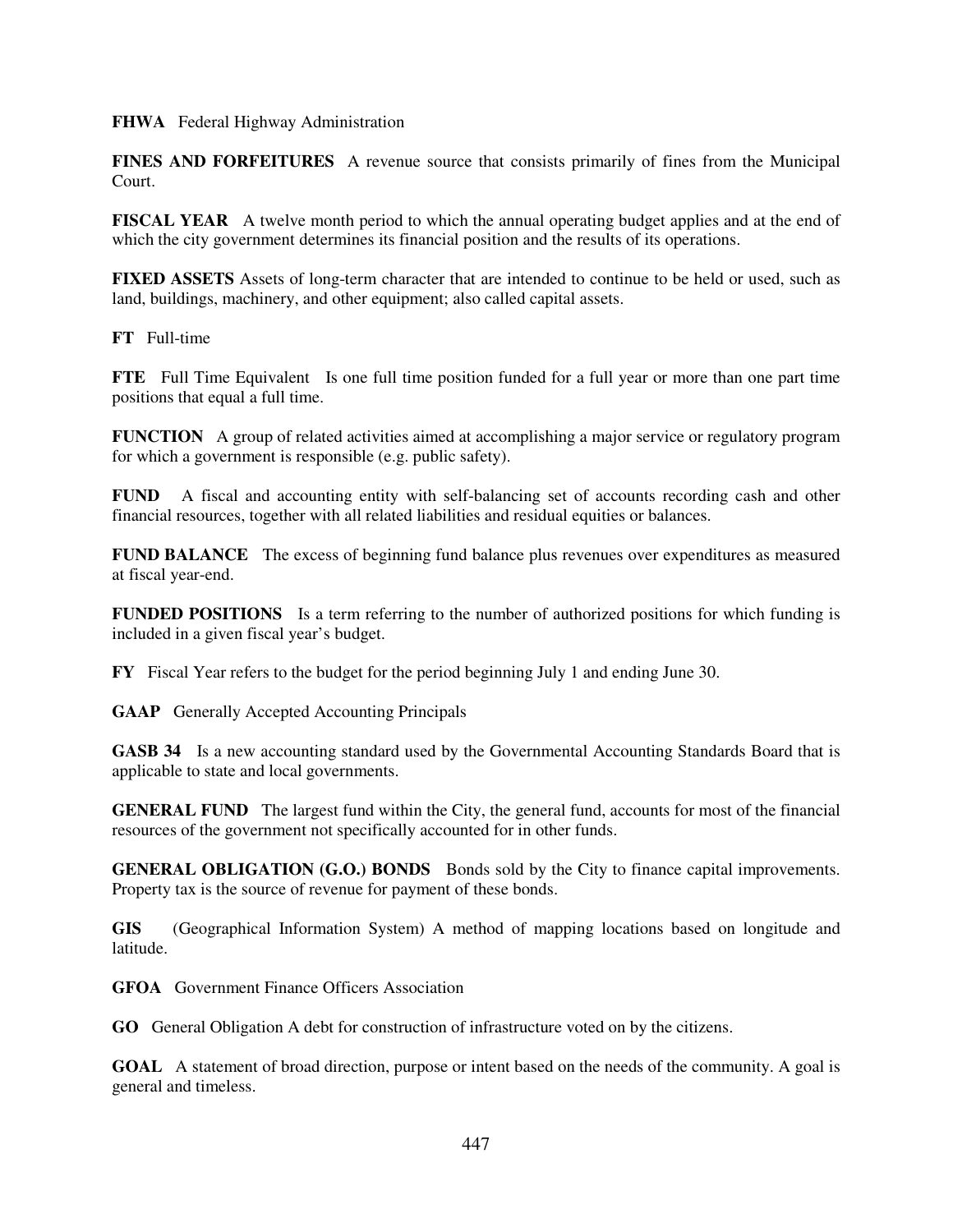**GRANT** A contribution of by one governmental unit to another to be used or expended for a specified purpose, activity, or facility.

**GREAT** Gang Resistance Education and Training. Training of mid-school aged children concerning gangs. A crime prevention program.

**GRIP** Gross Receipts Investment Policy. In order to attract retail businesses which generate significant gross receipt tax revenues to the City. The City may choose to refund a developer or company gross receipts taxes paid in exchange for public infrastructure.

**GRT** Gross receipts tax

**HVAC** Heating, ventilation and air conditioning

**ICIP** Infrastructure Capital Improvement Plan. All capital projects that are proposed to be undertaken during the next five fiscal years including estimated costs and funding sources.

**JAG** Justice Assistance Grant

**IMPACT FEE** A fee charged on new development to finance required infrastructure such as roads, parks, bikeways/trails, police and fire stations, water and wastewater utilities, and drainage.

**INDIRECT COST** The costs assigned to funds in return for support services, such as accounting, which are necessary to support operations.

**INFRASTRUCTURE** The physical assets of a government (e.g. streets, water, sewer, public buildings and parks).

**INTERGOVERNMENTAL REVENUE** Funds received from federal, state and other local government sources in the form of grants, shared revenues, and payments in lieu of taxes.

**INTERNAL SERVICE FUND** Funds used to account for the financing of goods and services provided by one department or division to other departments or divisions of the City, on a cost-reimbursement basis.

**KRRB** Keep Rio Rancho Beautiful

**LEVY** To impose taxes for the support of government activities.

**LICENSES AND PERMITS** Revenues that come from the City's efforts to provide licenses to business and inspection services to enforce compliance with minimum code requirements for building and operating safety.

**LINE ITEMS** Line items refer to the specific accounts used to budget and record expenditures.

**LONGEVITY** Employee compensation payments made in recognition of a certain number of years employed full time with the same entity.

**LONG-TERM DEBT** Debt with a maturity of more than one year after the date of issuance.

**MANDATE** Is a requirement imposed by a legal act of the federal, state, or local government.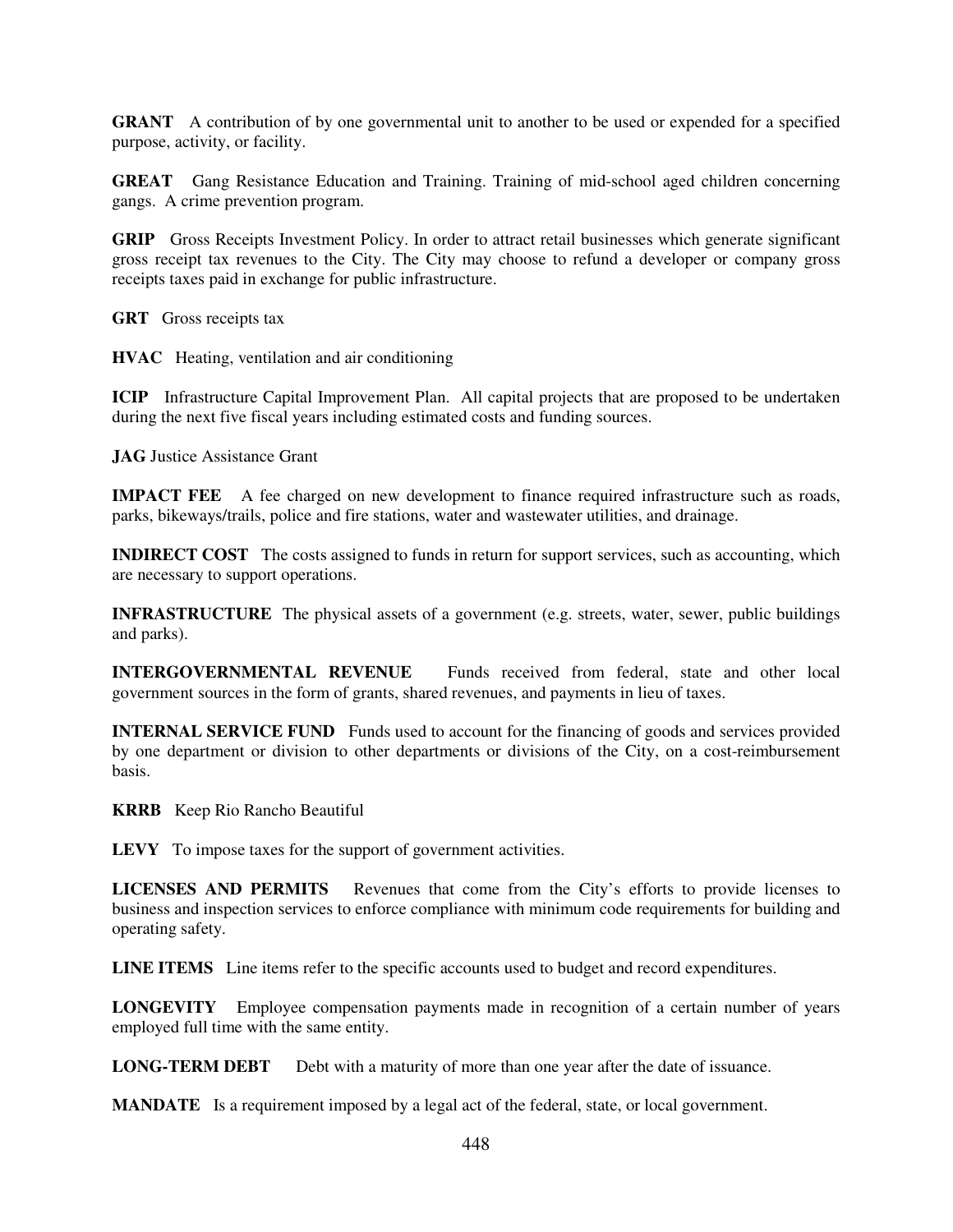**MATERIALS AND SERVICES** May include articles and commodities which are consumed or materially altered when used, such as office supplies, operating supplies, and repair and maintenance supplies, and all items of expense to any person, firm or corporation rendering a service in connection with repair, sale or trade of such articles or commodities.

**MEASURE** Is a term referring to any one of four different types of measures: a count, a ratio, a percentage, and a dollar amount.

**MILL** The property tax rate which is based on the valuation of property. A tax rate of one mill produces one dollar of taxes on each \$1,000 of assessed property valuation.

**MISCELLANEOUS REVENUE** A revenue category that is comprised of revenue sources that do not fit the other categories of Taxes, Licenses and Permits, Intergovernmental revenue, Shared Revenue, Charges for Services, Fines and Forfeits, and Interest Income.

**MISSION STATEMENT** Is a broad statement of purpose derived from an organization's and/or community's values and goals.

**MODIFIED ACCRUAL BASIS OF ACCOUNTING** The method of accounting under which expenditures other than accrued interest on general long-term debt are recorded at the time liabilities are incurred and revenues are recorded when received in cash except for materials and / or available revenues, which should be accrued to reflect properly the taxes levied and revenue earned.

**MOU** Memorandum of Understanding

**NMFA** New Mexico Finance Authority

**NEW REVENUE** Amounts estimated to be received from taxes and other sources during the fiscal year.

**NOMINAL DOLLARS** The presentation of dollars amounts not adjusted for inflation.

**O & M** Operating and maintenance

**OBJECT OF EXPENDITURES** An expenditure classification, referring to the lowest and most detailed level of classification, such as electricity, office supplies, asphalt, and furniture.

**OBJECTIVE** Something to be accomplished in specific, well-defined, and measurable terms and that is achievable within a specific time frame.

**OBLIGATIONS** Amounts which a government may be legally required to meet out of its resources. They include not only actual liabilities, but also encumbrances not yet paid.

**OPERATING BUDGET** This sets the plan for the day-to-day operations of the City.

**OPERATING EXPENSES** The cost of personnel, materials and services required for a department to function.

**OPERATING REVENUE** Funds that the government receives as income to pay for ongoing operations.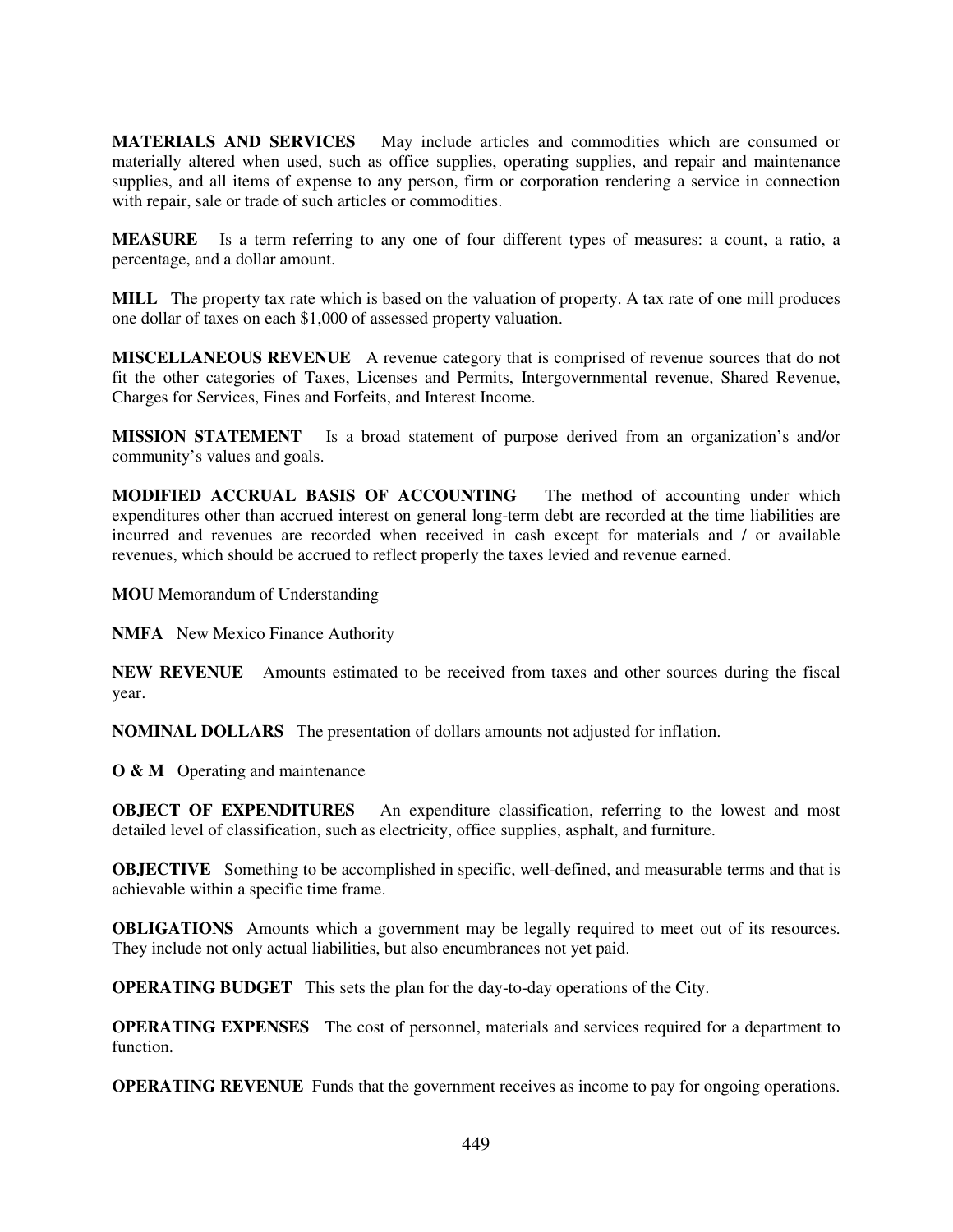**ORIGINAL BUDGET** The adopted budget as approved by the City Council.

**OUTPUT INDICATOR** A unit of work accomplished, without reference to the resources required to do the work (e.g. number of permit issued, or number of arrests made). Output indicators do not reflect the effectiveness or efficiency of the work performed.

**ORDINANCE** A formal legislative enactment by the City Council. It has the full force and effect of law within the City boundaries unless it is in conflict with any higher form of law, such as a State statute or constitutional provision. An ordinance has higher legal standing than a resolution.

**PERA** Public Employees Retirement Association

**PERFORMANCE INDICATORS** Specific quantitative measures of work performed as an objective of specific departments or programs.

**PERFORMANCE MEASURES** Data collected to determine how effective or efficient a program is in achieving its objectives.

**PERSONAL SERVICES** Salaries and salary related costs of salaried and hourly employees.

**PROGRAM** A group of related activities performed by one or more organizational units for the purpose of accomplishing a function for which the government is responsible.

**PROJECT NUMBER** Used to identify any special activity, especially where specific reporting requirements exist regarding the activity. These numbers are always used with capital project and grants.

**PURPOSE** A broad statement of the goals, in terms of meeting public service needs, that a department is organized to meet.

**PT** Part-time

**PURCHASE ORDER** A document issued to authorize a vendor to deliver specified merchandise or render a specific service for a stated price. Purchase orders establish encumbrances.

**RESERVE** An account used to indicate that a portion of fund equity is legally restricted for a specific purpose and is, therefore, not available for general appropriation.

**RESOLUTION** A special order or temporary order of the City Council.

**RESOURCES** Total amount available for appropriation including estimated revenues, fund transfers, and beginning balances.

**REVENUE** The yield from sources of income (such as taxes, licenses, fines, etc) that the City collects and receives into the treasury for public use.

**REVENUE ESTIMATES** Revenues are projected often using trend analysis.

**REVENUE BONDS** Bonds whose principal and interest are payable exclusively from earnings of an enterprise fund or other designed source, such as Gross Receipts Tax.

**ROW** Right of way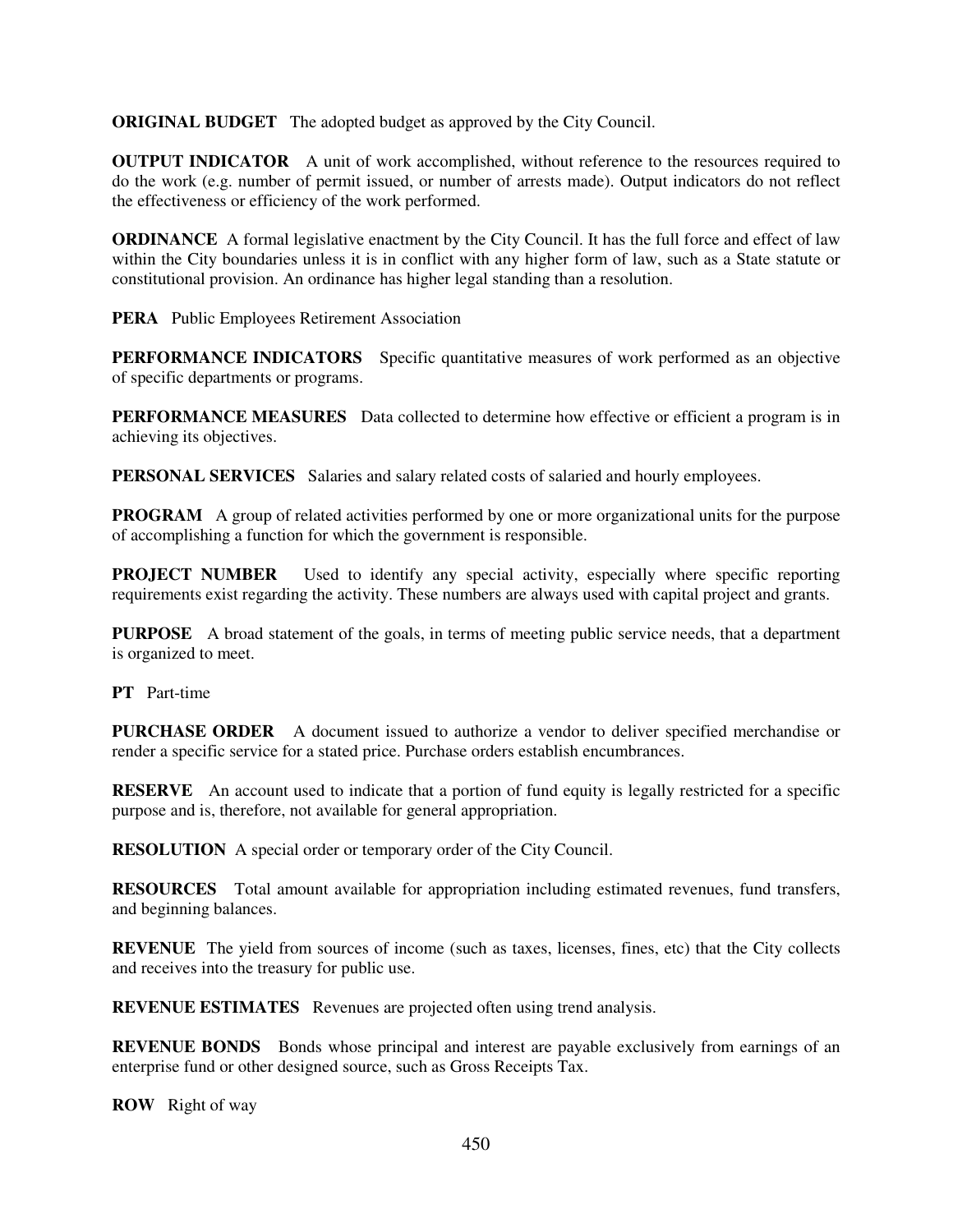**SAD** Special Assessment District. A source of funding for certain capital improvement projects.

**SHARED REVENUE** Taxes collected by the state are distributed, in part, back to the cities within the state in proportion to their population.

**SINKING FUND** Established to pay for general obligation bond debt.

**SCADA** System Control and Data Acquisition. A radio system for monitoring and managing the City's water and wastewater facilities.

**SPECIAL ASSESSMENT DISTRICT** These are districts that receive capital improvements. Since these improvements increase the value of the property in a specific area, the property owners benefiting from the improvements pay for the improvements, not all property owners.

**STRATEGIC PLAN** A plan that outlines the broad community and organization vision, expresses fundamental values, and identifies the most important commitments that will move the organization in the direction of the vision.

**TAX LEVY** The resultant product when the tax rate per one hundred dollars is multiplied by the tax base.

**TAXES** Compulsory charges levied by a government for the purpose of financing services performed for the common benefit of the people.

**TRANSFER IN/OUT** Amounts transferred from one fund to another to assist in financing the services for the recipient fund.

**UNENCUMBERED BALANCE** The amount of an appropriation that is neither expended nor encumbered. It is essentially the amount of budget still available for future purposes.

**UNRESERVED FUND BALANCE** The portion of a fund's balance that is not restricted for a specific purpose and is available for general appropriation.

**USER FEES** The payment of a fee for direct receipt of a public service by the party benefiting from the service (i.e., swimming pools)

**WW** Wastewater

**WORKLOAD INDICATOR** A unit of work to be done (e.g. number of permit applications received)

**WWTP** Wastewater Treatment Plant

**XERISCAPE** Water conservation through creative landscaping design

**ZERO-BASE BUDGETING (ZBB)** Is a method of detailed budget analysis and justification that combines elements of management by objectives and program evaluation. It is a vehicle to link management and planning to the budget process.